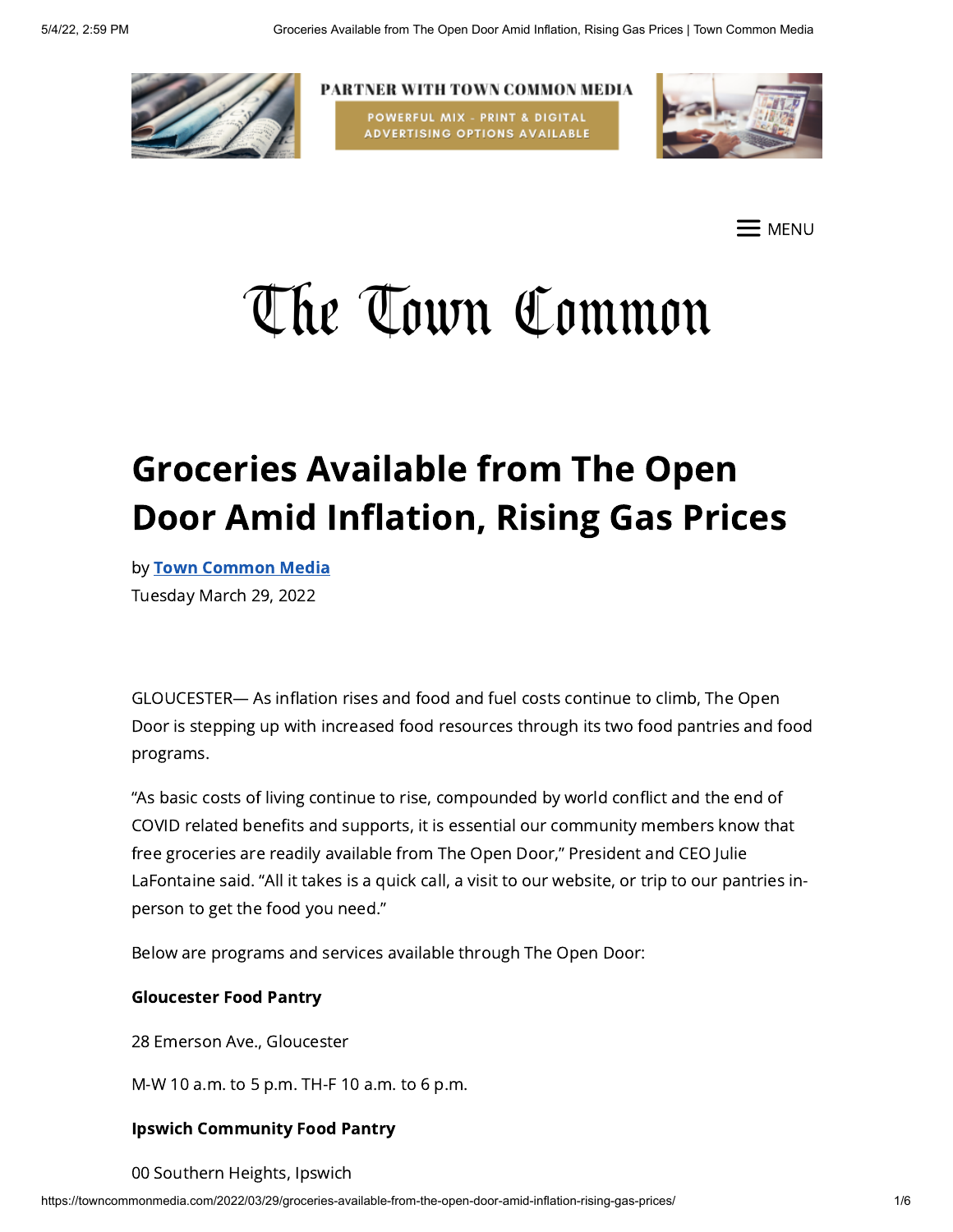W-TH 11 a.m. to 4 p.m.

New clients and those returning after more than 2 years can create an online shopping profile by visiting https://www.foodpantry.org/newshopper or call 978-283-6776. The Open Door aims to process new profiles within one business day.

Active clients can place orders by visiting https://www.foodpantry.org/order-now/ or call 978-283-6776. Translation services are available in many languages.

Groceries available for pick-up at either pantry. Limited delivery available.

If you need food TODAY, visit either pantry during business hours for basic groceries. Ordering online or by phone for pick-up or delivery within 3-4 business days allows you more choice and access to our full inventory.

The Open Door Food Pantries serve Gloucester, Rockport, Manchester, Essex, Ipswich, Hamilton, Wenham, Topsfield, Rowley, and Boxford.

#### SNAP (Food Stamps) Assistance

One-on-one, confidential pre screening for SNAP eligibility, application, recertification, & interim report assistance. Department of Transitional Assistance advocacy support.

Contact The Open Door SNAP office at 978-283-6776 ext. 201 or email snap@foodpantry.org. For Information about additional programs and resources available visit https://www.foodpantry.org

The mission of The Open Door is to alleviate the impact of hunger in our community. We use practical strategies to connect people to good food, to advocate on behalf of those in need, and to engage others in the work of building food security.

Founded in 1978, The Open Door is a 501 (c)(3) tax exempt nonprofit and community food resource center for low-income residents of Gloucester, Rockport, Manchester, Essex, Ipswich, Hamilton, Boxford, Rowley, Topsfield, and Wenham. In 2021, The Open Door helped stabilize the lives and health of 8,516 people from 4,176 households through the distribution of 1.83 million pounds of food.

Search

#### Recent News

North of Boston Cancer Resource [announced](https://towncommonmedia.com/2022/05/04/north-of-boston-cancer-resource-announced-new-board-members/) new board members

May 04, 2022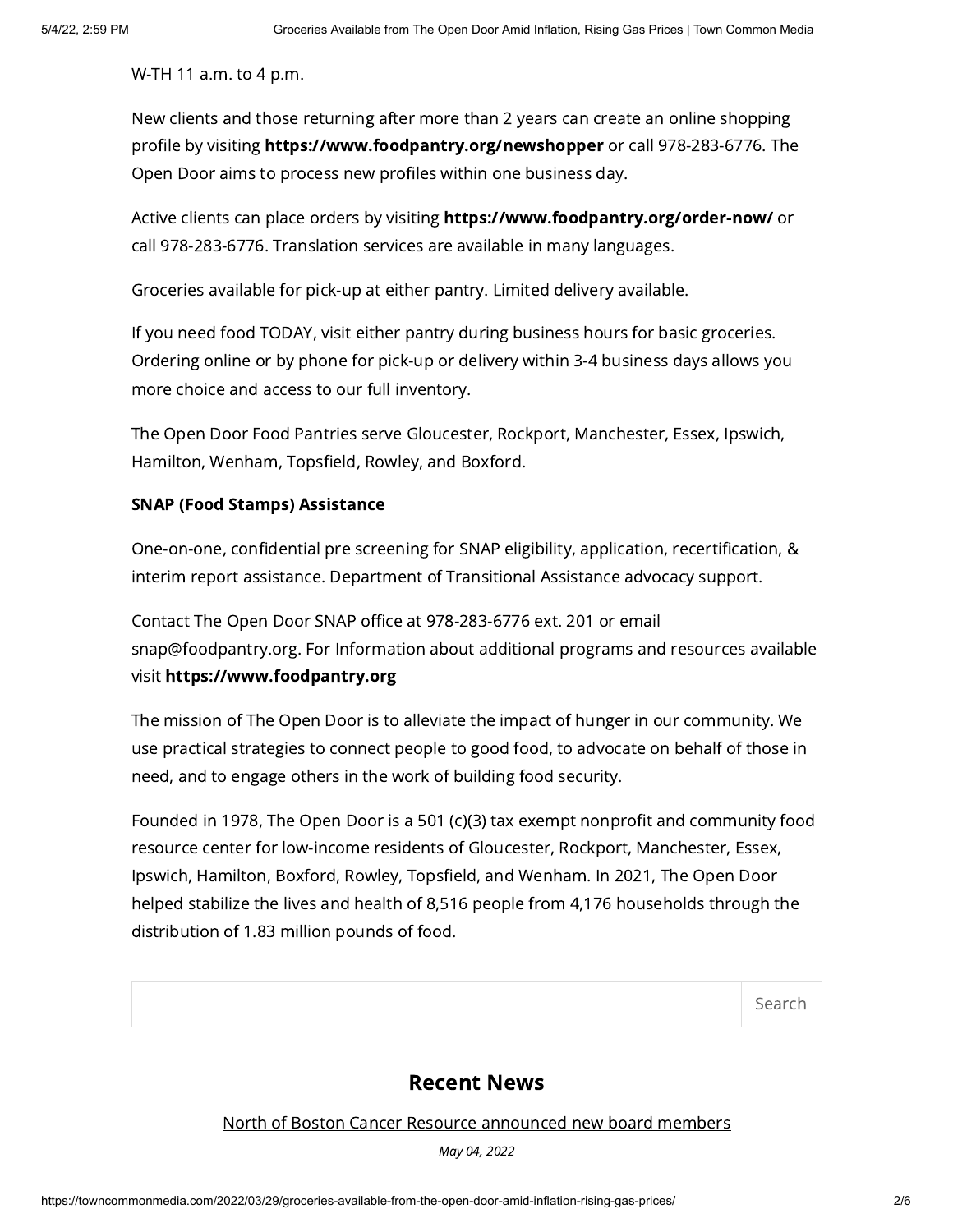5/4/22, 2:59 PM Groceries Available from The Open Door Amid Inflation, Rising Gas Prices | Town Common Media

NECC's New Director of Career Services Brings Two Decades of [Experience](https://towncommonmedia.com/2022/05/04/neccs-new-director-of-career-services-brings-two-decades-of-experience/)

May 04, 2022

Groveland Fire Department Battles [Three-alarm](https://towncommonmedia.com/2022/05/04/groveland-fire-department-battles-three-alarm-fire/) Fire

May 04, 2022

Essex County [Beekeepers'](https://towncommonmedia.com/2022/05/04/essex-county-beekeepers-association-to-give-bee-talk-at-merrimac-public-library/) Association To Give Bee Talk At Merrimac Public Library

May 04, 2022

### Support Local Businesses





Local Forecast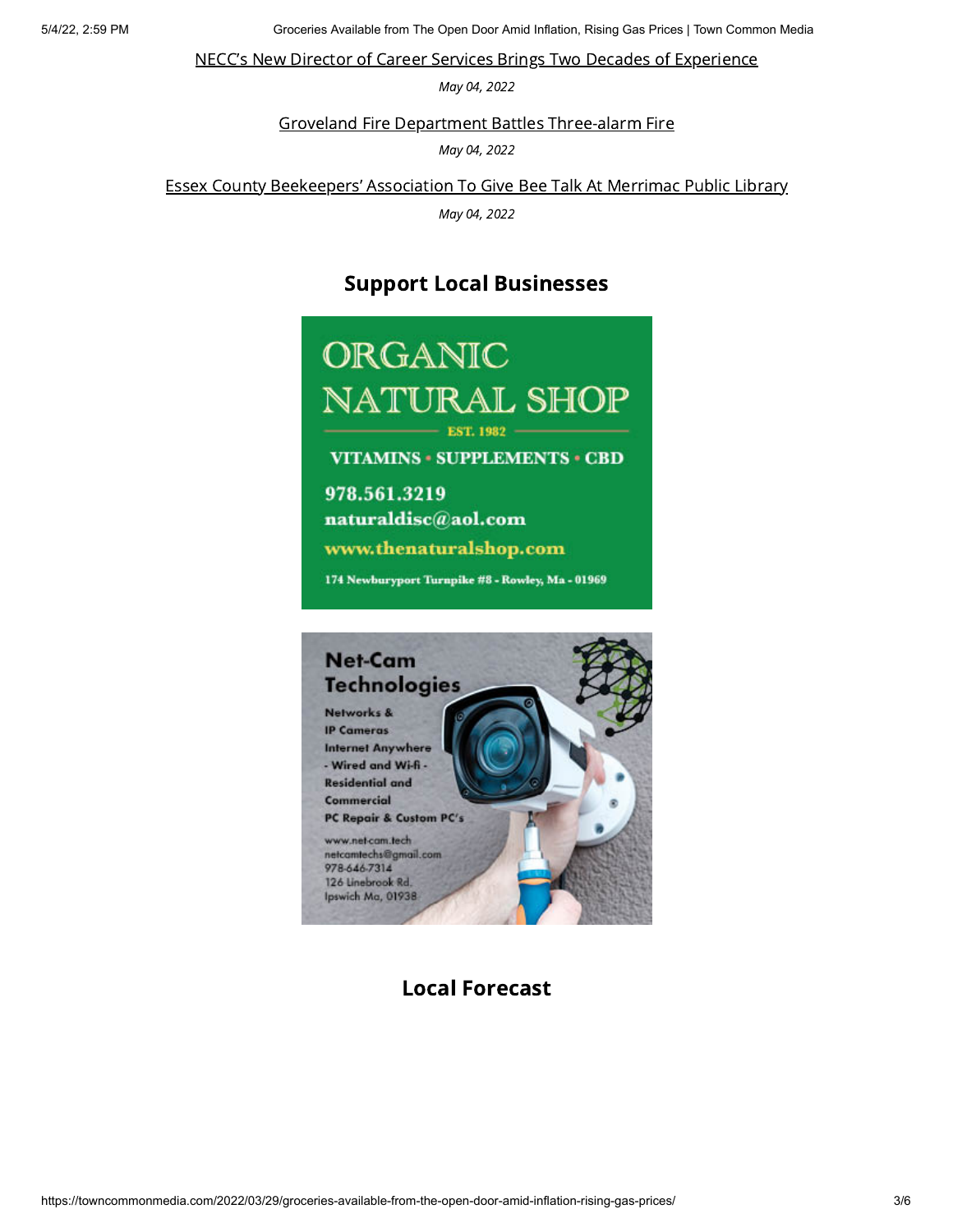5/4/22, 2:59 PM Groceries Available from The Open Door Amid Inflation, Rising Gas Prices | Town Common Media

| Newburyport, MA 01950 |                         |                     |                     |
|-----------------------|-------------------------|---------------------|---------------------|
| Weather               |                         |                     |                     |
|                       | 53.6 °F<br>Rain Showers | NE Wind<br>4.6mph   |                     |
| 46 °F 51 °F           |                         |                     |                     |
| 43 63<br><b>THU</b>   | 45 61<br><b>FRI</b>     | 41 51<br><b>SAT</b> | 41 53<br><b>SUN</b> |
| 2:58 PM Wed May 4     |                         | WillyWeather        |                     |

# Recent Articles

## North of Boston Cancer Resource [announced](https://towncommonmedia.com/2022/05/04/north-of-boston-cancer-resource-announced-new-board-members/) new board members

Newburyport – North of Boston Cancer Resource (NBCR) announced that Sandra Levin, vice president and chief quality officer at Anna Jaques Hospital and Colleen Yavarow, DO Medical Oncologist/Hematologist at Anna Jaques Hospital Cancer Center joined its Board of...

#### Read [More](https://towncommonmedia.com/2022/05/04/north-of-boston-cancer-resource-announced-new-board-members/)

# NECC's New Director of Career Services Brings Two Decades of [Experience](https://towncommonmedia.com/2022/05/04/neccs-new-director-of-career-services-brings-two-decades-of-experience/)

HAVERHILL and LAWRENCE — When it comes to networking, Sandy Rochon of Amesbury, Northern Essex Community College's new director of career services, practices what she preaches. The 1996 Northern Essex business grad was volunteering at one of the college's mobile food...

#### Read [More](https://towncommonmedia.com/2022/05/04/neccs-new-director-of-career-services-brings-two-decades-of-experience/)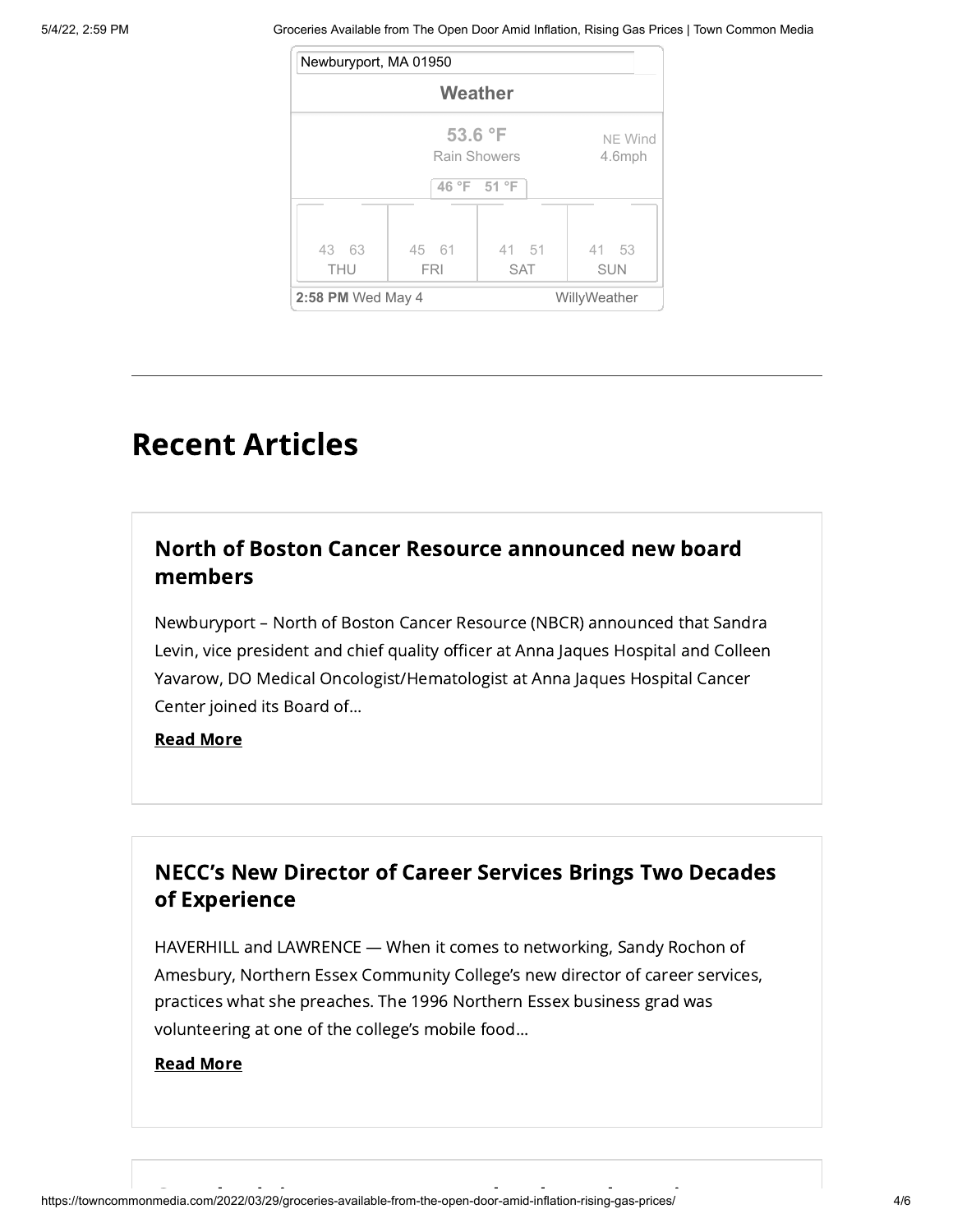#### Groveland Fire Department Battles [Three-alarm](https://towncommonmedia.com/2022/05/04/groveland-fire-department-battles-three-alarm-fire/) Fire

GROVELAND — Groveland Fire Department and its mutual aid partners responded to a three-alarm fire in a multi-family residence on Center Street on Monday. On Monday, May 2, at 6:04 p.m the fire department responded to a report of a fire at 182 Center St, a two-story,...

#### Read [More](https://towncommonmedia.com/2022/05/04/groveland-fire-department-battles-three-alarm-fire/)

### Become an Insider, be the first to get the digital paper



# The Town Common

Subscribe

#### [Current](https://towncommonmedia.com/wp-content/uploads/2022/05/TTC_05_04_22_Vol.18-No.28-web.pdf) Print Edition (PDF)

Past Print [Editions](https://towncommonmedia.com/print-editions/)

[Home](https://towncommonmedia.com/)

[Community](https://towncommonmedia.com/community-news/) News

Arts & [Culture](https://towncommonmedia.com/arts-culture/)

Print [Editions](https://towncommonmedia.com/print-editions/)

[Events](https://towncommonmedia.com/events/)

Local [Guides](https://towncommonmedia.com/local-guides/)

[Horoscopes](https://towncommonmedia.com/horoscopes/)

[Tarot](https://towncommonmedia.com/tarot-cards/) Card

[Crossword](https://towncommonmedia.com/crosswords/) Puzzle

[Humor](https://towncommonmedia.com/comics/)

[Classified](https://towncommonmedia.com/classifieds/) Ads

[Advertise](https://towncommonmedia.com/advertise/)

[Support](https://towncommonmedia.com/support/)

[Weather](https://towncommonmedia.com/weather/)

https://towncommonmedia.com/2022/03/29/groceries-available-from-the-open-door-amid-inflation-rising-gas-prices/ 5/6